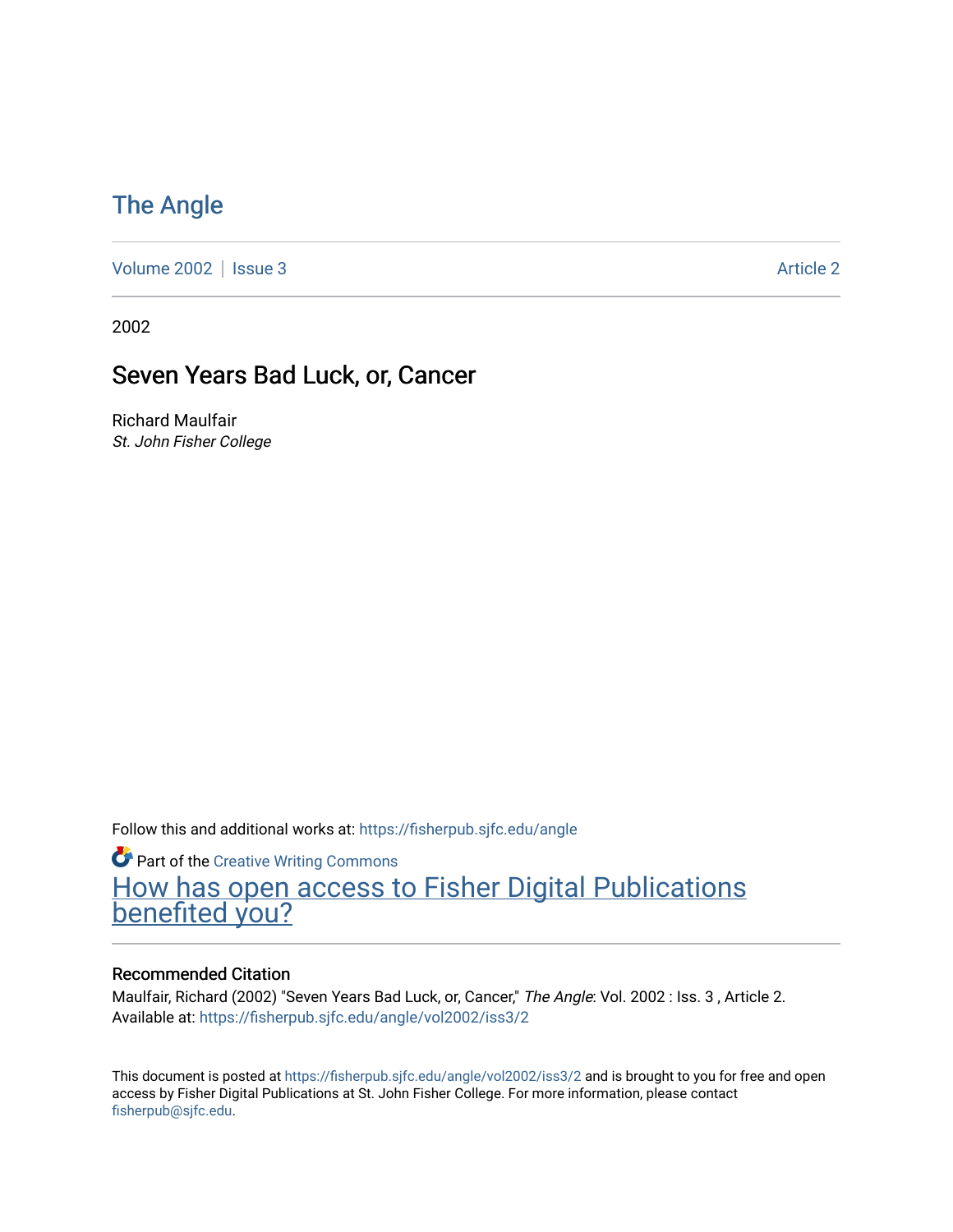#### Seven Years Bad Luck, or, Cancer

#### Cover Page Footnote

"First Prize Winner" Appeared in the issue: Volume 2, Issue 3, 2002.